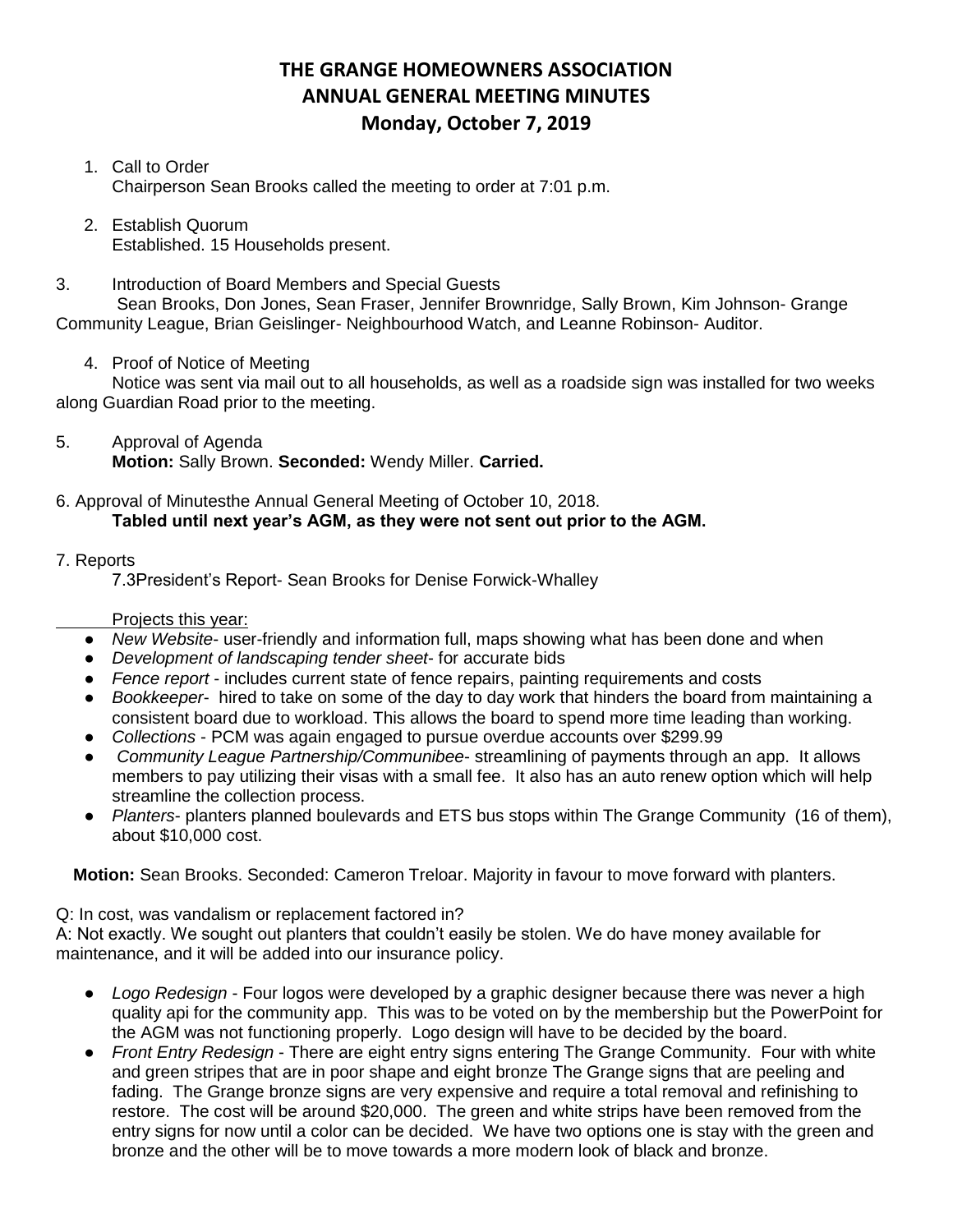Q: Is this for signs and website?

A: Both. The signs require some refurbishing. Many companies have been contacted. Only the original installers would touch them. The white stripes were removed. Future boards can look into repairing the signs, which requires removal and repair in a shop.

Q: The original colour of green matches our fences. Shouldn't we maintain it? A: Good feedback.

Q: I had the impression that the signs were already fixed. Black might be more modern, but getting them redone might not allow them to last as long as they have so far.

Comment: Properties of Donsdale have black and gold, but might not have green fences.

● *Gate Fence #14*- Community feedback has asked for gates along "fence 14" to allow access to Guardian Road without walking all the way around.. So far, we have collected over a dozen signatures from those whose houses back onto the fence. The request was for two pedestrian entrances but the City has already communicated we will be lucky to get one and suggested it be put right in the middle.

# Q: What was the City Feedback?

A: They require signatures from at least 30 residence that live around Grant Way. They also require a motion that is passed at the AGM for this to be approved by the City. The City did say they have never had a request to put in an entrance because it has been known to increase crime in the area.

Q: Will this bring in strays from the main roads where there are no City lights?

A: This is a possibility which is why we are also looking for signatures with Neighbourhood Watch.

Comment: Large spruce trees would also provide more hiding spots. This area is also very sloped.

Q: Does the condo area north of Guardian road that has the gate have any issues?

A: We are unsure as we have not heard any concerns.

Comment: Although we back onto this area and our kids use the bus stops, I am still unsure about this as there is already a large buildup of garbage in the alley. Traffic might also increase.

Comment: Concerns about access to garages which will provide for possible crimes of opportunity.

**Motion**: Cameron Treloar moved to vote on the gates. Second: Sally Brown seconded. Motion was defeated.

### 7.1 Landscaping-

Contract is up this year and we have been in the process of getting three quotes. After starting the quote process it became clear a tender sheet was required to get consistent pricing and service bids. Of the three quotes previously received, two landscaping companies are competitive and the other one is three times the cost. Only one landscaping company has returned a quote utilizing the newly developed tender sheet. The new board will sign a contract with the chosen contractor. The planter project has been added to the tender sheet bid and quotes are being requested.

Q: Did the current company put in a bid?

A: Yes, and they offered a 10% discount.

7.2 Auditor- Leanne Robinson from Cass & Fraser Chartered Accountants *2018 Audited Financials:*

Page 1- Current Assets- \$164,603. Current Liabilities- \$1,907. Net Assets- \$162,696. Q: Does this include fees not yet received? A: Yes, at \$22,675 Page 2- Revenues (actual)- \$63,271 vs (budgeted) - \$62, 916 Budgeted expenses- \$54,125 and actuals at \$51,673 Beginning balance- \$151,098, end balance- \$162,696 Page 3- cash beginning- \$134,983, cash ending- \$38,489 No questions asked.

7.5 Neighbourhood Watch- Brian Geislinger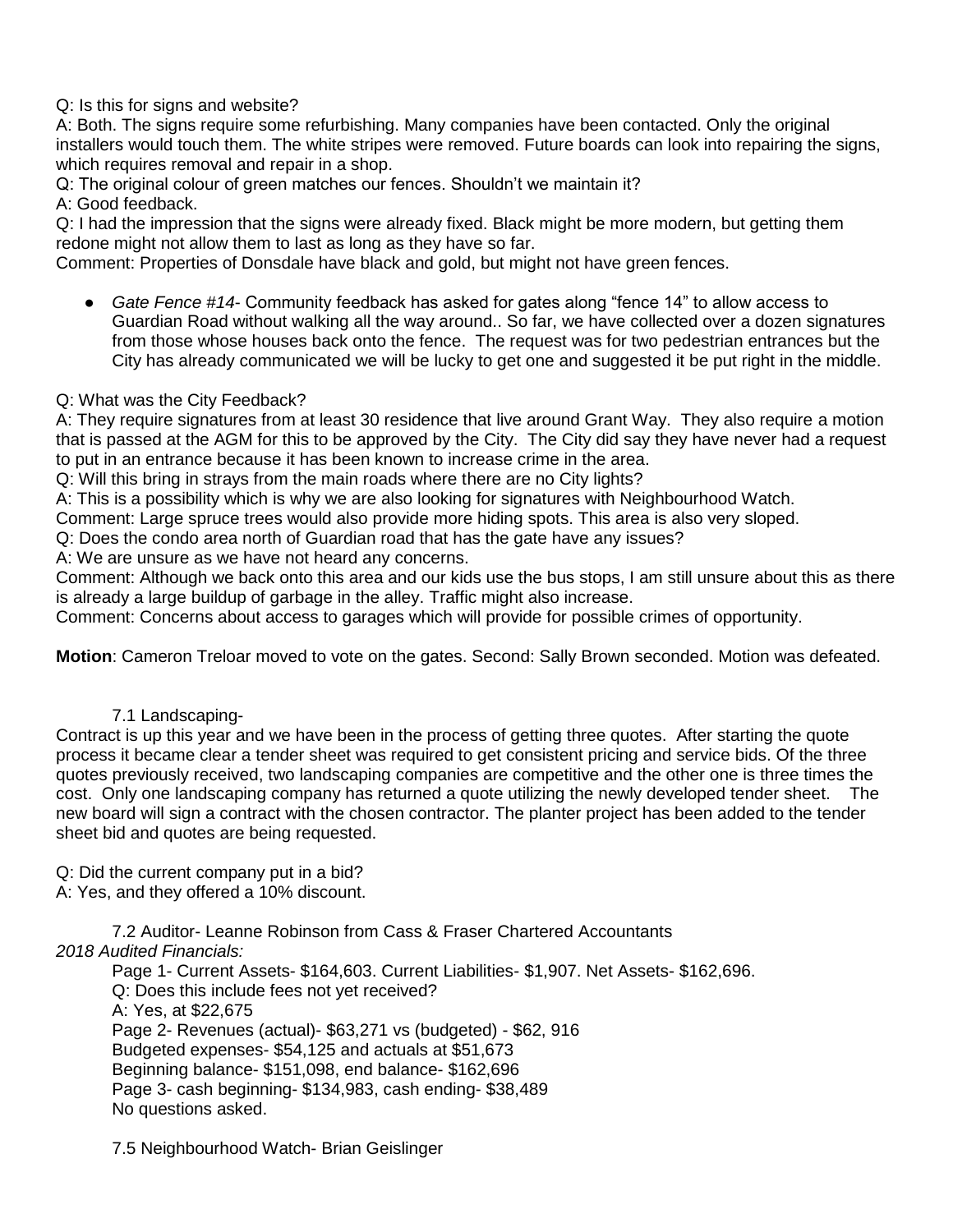-serve on GCL

-growing community, 9000 households, almost the most kids, low crime rate

-most crimes are crimes of opportunity (theft from vehicle and break and enter)

-communication is key- email list with over 100 residents, large Facebook following, neighbourhood newsletter

-sign program- gcl wants more signs in the grange, as it is a visible deterrent that is proven to worksignatures are required to get more signs in the neighbourhood, no cost involved

-signs are also on digital and community signs

-high level of engagement from the community, many successes

-good collaboration with EPS, they feed info that doesn't go to the media

-want to engage more residents, get more ambassadors, provide more door stickers

7.6 Treasurer Report

-treasurer resigned, but most info was given by the auditor

-some of the landscaping will be scaled back to give priorities to other areas- 84 areas that are currently maintained per week

-fees were raised to ensure that we have enough income to fund future projects, including fence maintenance ( built with spruce, rather than treated lumber), current state has been figured out, so the next board can move forward with this

Q: Have you thought about raising them higher, as an \$8 increase is not very much.

A: We still need homeowners to see value from the fees, and didn't want to increase too much at once. They might still increase.

Comment: As we are a non-profit, we need to balance between money in the bank and not being profitable.

Comment: Given that many large projects require multiple years of work, this seems reasonable. Comment: Work done on the fences alone would deplete all these funds.

Comment: There have been visible differences in the neighbourhood.

7.4 Kim Johnson- President, Glastonbury Community League

-represents The grange, Parkland, and Granville.

-represent and advocate to the City, Province, or Country

-programs or events to bring people together

-receive a small operating grant form the City based on homes, and membership fees (\$40 per family) -15th year as a league, new parks and spray parks already developed

-optional membership, as opposed to mandatory with HOA

-infrastructure is something that both GCL and HOA can work on together (spray park, digital sign) -looking to host a big bin event

-outdoor rink with ice path and lights developed last year

-Communibee app- helps to collect and send information and make payments

Comment: Moved in across from spray park 14 years ago, and am really impressed by all that is done by the community league. Appreciate the work done by the GCL.

### 8. Election of New Board Members

We are looking for new people to join the Board to help take on new projects throughout the year.

Denise Forwick-Whalley, Don Jones and Sally Brown are continuing on, as they were elected last year. Sean Brooks, and Sean Fraser have all fulfilled their terms.

Nominations: Annette Fayant and Mike Robin and Troy Aardema have been nominated. All accepted. As we are under our threshold of nine board members, all are elected by acclamation.

### 9. Open Floor Discussion

● **Question**: Who takes care of the pond area? **Answer**: It is owned by EPCOR who installed the paths around the pond. As far as we know, it has not been given to the City, and so it is still EPCOR who is responsible. It does fall outside of the Grange